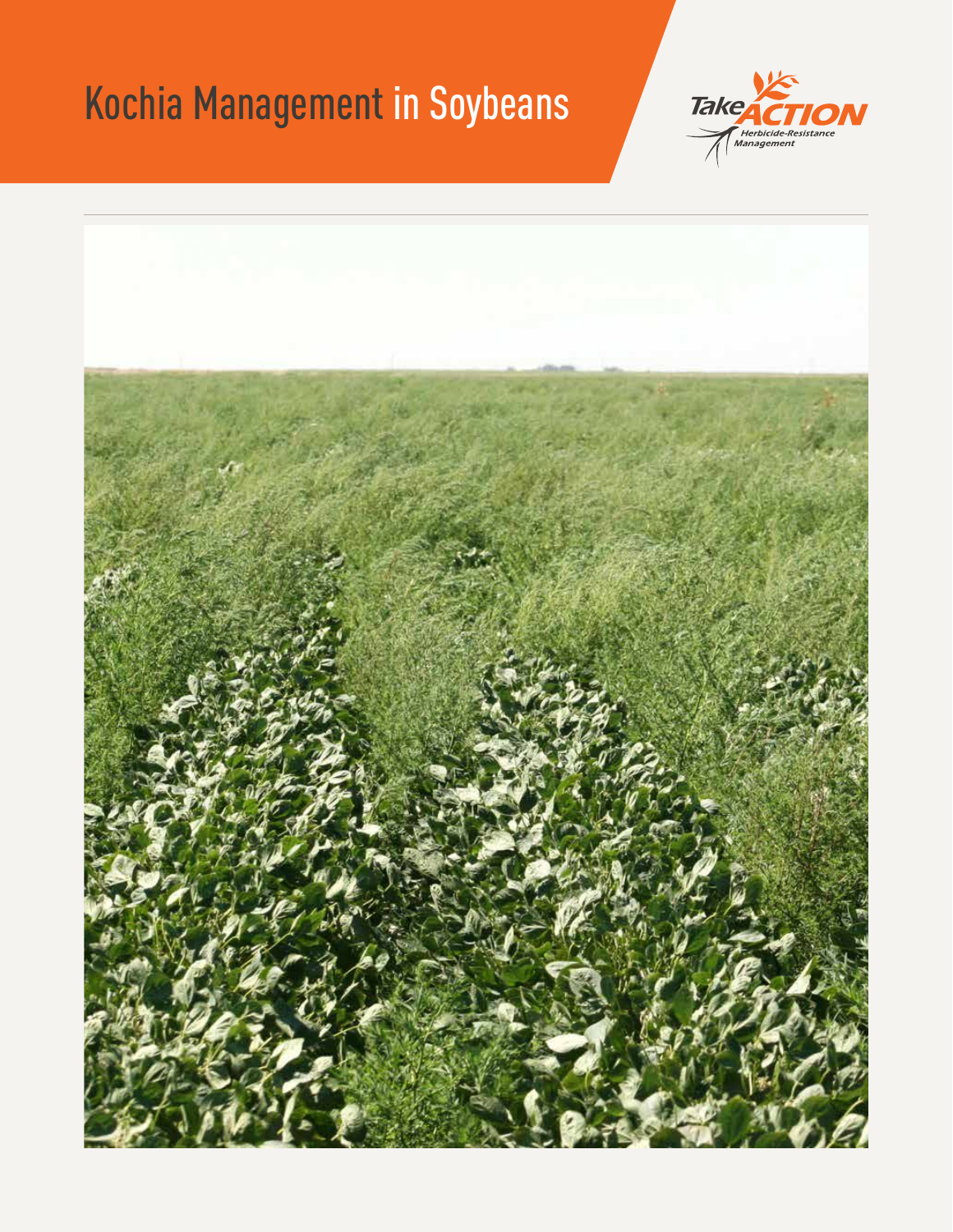# *Management of this summer annual weed is vital – kochia can reduce soybean yields by 70 percent or more.*

# Kochia Distribution and Biology

- **•** Kochia is well adapted to the Great Plains and western regions of the U.S. and Canada because it is tolerant to hot, dry conditions and soils with high salinity.
- **•** Kochia, which can produce up to 30,000 seeds per plant, can emerge as early as February in Kansas and March in the northern Great Plains, but germination can extend through August throughout the Great Plains states.
- **•** Kochia is competitive with crops and problematic in fallow periods between crops. Early-emerging kochia can reduce crop yields by 70 percent or more and can also interfere with harvest.
- **•** Kochia has an alternating arrangement of linear leaves that are covered with dense hairs. It can grow to a height of 6 feet and has a spherical shape, especially when growing with limited competition. Kochia roots can extend down 15 feet and measure 21 feet in diameter.
- **•** Kochia is especially hard to control because seeds initiate germination within 2 to 3 hours under favorable conditions, and seedlings establish quickly.



*Seedling kochia plants. Research in Kansas, Nebraska, Colorado and Wyoming found that more than 90 percent of kochia emerges before April 1, but germination can extend through August in the Great Plains states.*

## Herbicide Resistance in Kochia

Evolution of herbicide-resistant kochia is rapid due to high genetic diversity, short seed life and heavy reliance on herbicides for control in minimum- and no-till cropping systems. Kochia has developed resistance to the four different herbicide sites of action listed in Table 1. Many kochia populations are resistant to multiple sites of action. One population in Kansas was resistant to all four herbicide sites of action listed in Table 1.

**Table 1.** Herbicide resistance in kochia has been shown in these sites of action.

| Group #                    | Group 2                                                                         | Group 4                                            | Group 5                             | Group 9                            |
|----------------------------|---------------------------------------------------------------------------------|----------------------------------------------------|-------------------------------------|------------------------------------|
| Site of<br><b>Action</b>   | AI S<br>Inhibitors                                                              | Synthetic<br>Auxins                                | Photosystem II<br>Inhibitors        | <b>EPSP Synthase</b><br>Inhibitors |
| Product<br><b>Examples</b> | Finesse <sup>®</sup> , Ally®,<br>Harmony <sup>®</sup> ,<br>Pursuit <sup>®</sup> | $Clarity^{\circledcirc}$ ,<br>Starane <sup>®</sup> | AAtrex <sup>®</sup> .<br>metribuzin | Roundup <sup>®</sup>               |

Chemical control of even non-herbicide-resistant kochia can be difficult due to application and spray coverage issues, inadequate herbicide rates, adjuvant selection, plant size and environmental stress at time of application.

### Management of Kochia in Soybeans

- **1.** Rotate crops. Crop rotation is important to help diversify kochia-control strategies and herbicide programs over time.
	- More effective kochia herbicides are available in grass crops than in broadleaf crops, especially for postemergence control. A competitive winter wheat crop can greatly suppress kochia emergence and growth.
- **2.** Start clean. It is imperative to control kochia in early spring because of its emergence patterns, dense populations and difficult-to-control large plants.
	- Kochia should be controlled at or before planting.
	- Very few effective postemergence herbicides are available for kochia control in broadleaf crops.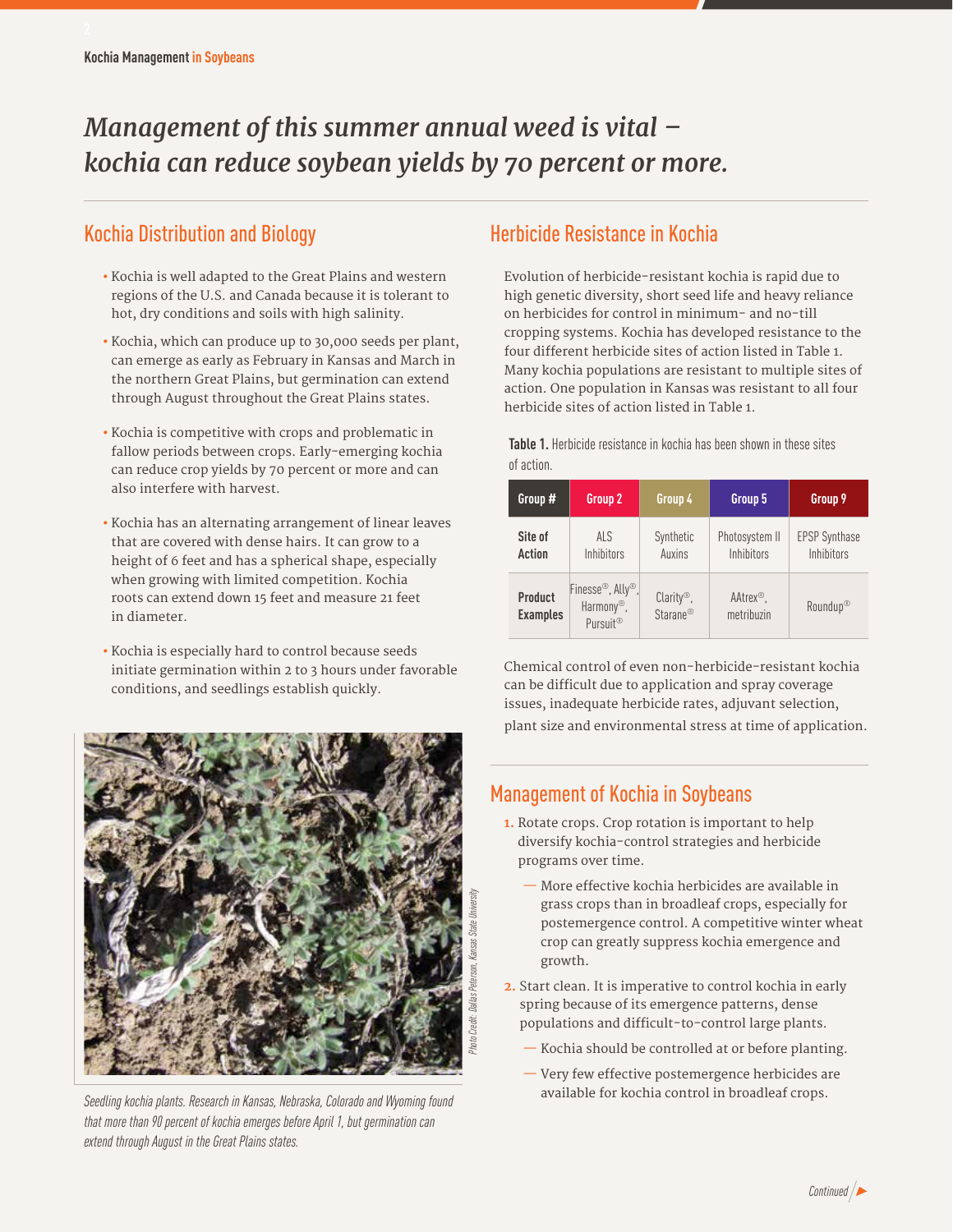#### **Table 2.** Soil-applied herbicides for kochia control.

| <b>Herbicide</b>                                                 | Group # | <b>Crops</b>                 | <b>Comments</b>                                                                |
|------------------------------------------------------------------|---------|------------------------------|--------------------------------------------------------------------------------|
| Dicamba products                                                 | 4       | Fallow, corn, sorghum        | Residual is dependent on rate and time of year.<br>Observe preplant intervals. |
| Authority <sup>®</sup> products                                  | 14      | Soybeans                     | Residual is dependent on rate.                                                 |
| Valor <sup>®</sup> products                                      | 14      | Corn, sorghum, soybeans      | Not as effective as Authority products.                                        |
| <b>Atrazine</b>                                                  | 5       | Fallow, corn, sorghum        | Some resistant populations have been confirmed.                                |
| <b>Metribuzin</b>                                                | 5       | Fallow, soybeans             | Some resistant populations have been confirmed.                                |
| Balance <sup>®</sup> products,<br>Callisto <sup>®</sup> products | 27      | Corn                         | Most effective when combined with atrazine.                                    |
| <b>Scoparia</b> <sup>®</sup>                                     | 27      | Fallow                       | Observe guidelines for residuals in relation to future crops.                  |
| <b>Sharpen<sup>®</sup></b>                                       | 14      | Corn, sorghum, soybeans      | Residual is dependent on rate.                                                 |
| Zidua <sup>®</sup>                                               | 15      | Corn, soybeans               | Highest labeled rates required for good control.                               |
| <b>Spartan<sup>®</sup></b>                                       | 14      | Fallow, soybeans, sunflowers | Residual is dependent on rate.                                                 |

- **3.** Apply an effective soil-applied, pre-emergence herbicide. Kochia can be controlled by a number of residual herbicides if activated before germination.
	- Residual herbicides should be applied in late fall or very early spring to be activated before kochia starts to germinate.
	- Early season control with pre-emergence residual herbicides greatly reduces the reliance on postemergence herbicides for control.
- **4.** Target small weeds after they emerge. Timing of the herbicide application is critical for postemergence control of kochia.
	- To optimize herbicide performance, apply postemergence herbicides with the recommended adjuvants, tank-mix partners, spray volumes and application guidelines before kochia grows taller than 3-4 inches.
- **5.** Prevent seed production. Kochia is day-length sensitive and begins flowering in late July and August. Due to its short seed life, killing kochia before it flowers and produces seed is an effective way to manage it. Strategic tillage and cover crops might be helpful in minimizing kochia seed production.
	- Fall cover crops can suppress kochia establishment and out-compete young seedlings in the spring.
	- Tillage controls kochia by disrupting the roots and dehydrating plants, but it also depletes soil moisture and leaves soil more vulnerable to wind and water erosion.